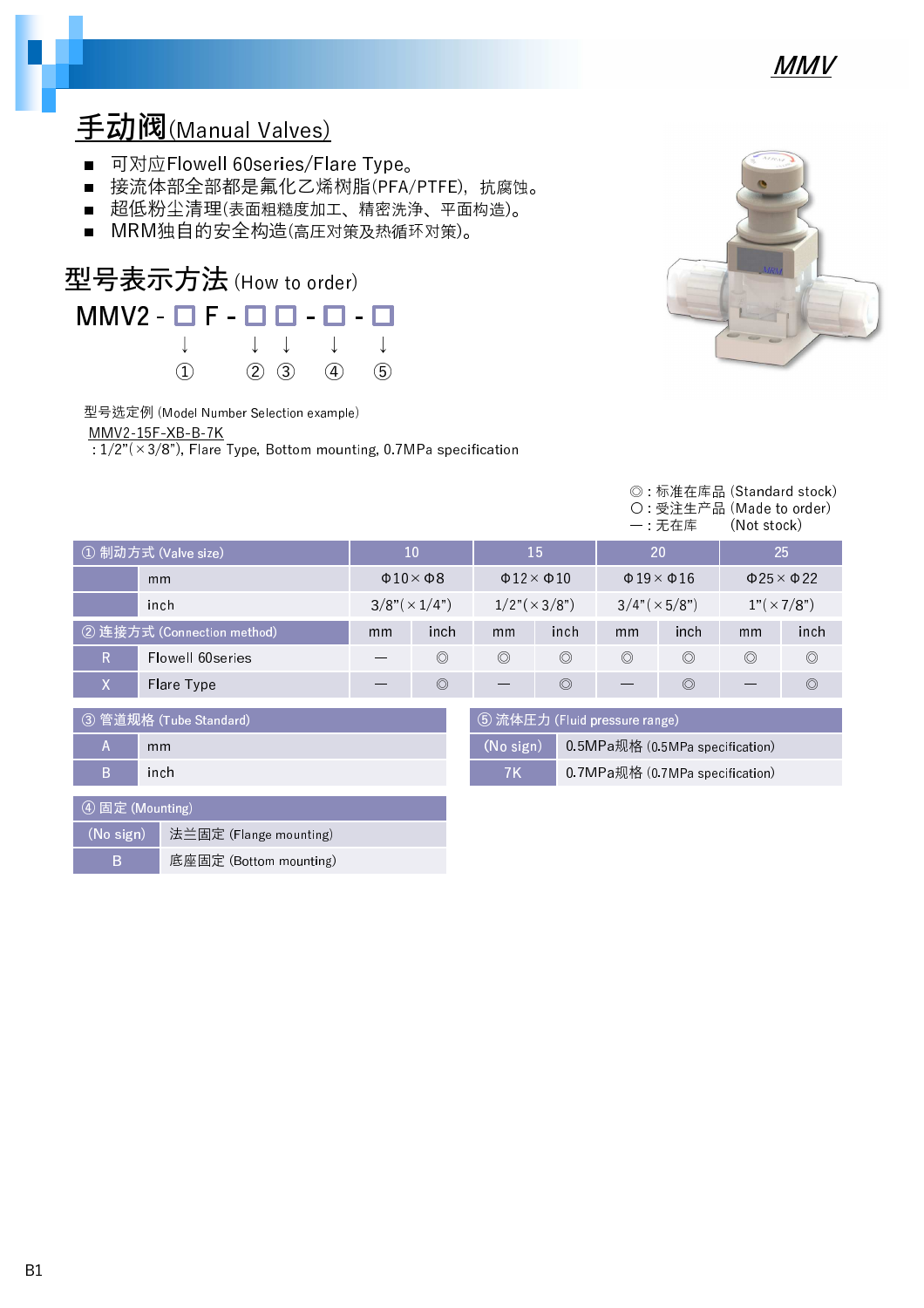## MMV

## 内部构造(Internal structure)



| 品号(No)         | 零件名 (Parts name)  | 材质 (Material) |
|----------------|-------------------|---------------|
| $\circled{1}$  | 外壳 (Case)         | PP            |
| $^{\circledR}$ | 升降件 (Shaft)       | PP            |
| $\circled{3}$  | 填料式旋塞阀 (Stuffing) | PP            |
| ④              | 薄膜 (Diaphragm)    | <b>PTFE</b>   |
| $\circledS$    | 本体 (Body)         | <b>PFA</b>    |
| $\circled6$    | 底座 (Base)         | PP            |
|                |                   |               |
|                |                   |               |
|                |                   |               |
|                |                   |               |

# 规格 (Specifications)

| 使用流体 (Fluid)                                                                     |                                | 化学品・纯水・气体 (Chemical liquid, DIW, Gas) ※1 |                                    |           |           |        |  |
|----------------------------------------------------------------------------------|--------------------------------|------------------------------------------|------------------------------------|-----------|-----------|--------|--|
|                                                                                  | 流体温度 (Fluid temperature range) |                                          | $10\!\sim\!100\textdegree\text{C}$ |           |           |        |  |
|                                                                                  | 大气温度 (Atmospheric temperature) |                                          | $0\sim$ 40°C                       |           |           |        |  |
| 液体流动部分的材质 (Materials of liquid flowed parts)                                     |                                | 本体 (Body)                                | PFA                                |           |           |        |  |
|                                                                                  |                                |                                          | 薄膜 (Diaphragm)                     | PTFE      |           |        |  |
| 操作方式 (Operating system)                                                          |                                |                                          | 手动式(Manual type)                   |           |           |        |  |
| 阀门尺寸 (Valve size)                                                                |                                |                                          | 10(3/8")                           | 15(1/2")  | 20(3/4")  | 25(1") |  |
| 流通孔(Orifice)                                                                     |                                | $\Phi$ 8                                 | $\Phi$ 10                          | $\Phi$ 16 | $\Phi$ 22 |        |  |
| 流体圧力 (Fluid pressure range)                                                      |                                |                                          |                                    |           |           |        |  |
|                                                                                  | 05MPa规格                        | $IN \rightarrow OUT$                     | $0\sim$ 0.5 MPa                    |           |           |        |  |
| (0.5MPa specification)                                                           |                                | 背圧 (Back pressure)                       | $0\sim$ 0.5MPa                     |           |           |        |  |
| $IN \rightarrow OUT$<br>0.7MPa规格<br>(0.7MPa specification)<br>背圧 (Back pressure) |                                | $0\!\sim\!0.7$ MPa                       |                                    |           |           |        |  |
|                                                                                  |                                | $0\!\sim\!0$ 7MPa                        |                                    |           |           |        |  |
|                                                                                  |                                |                                          |                                    |           |           |        |  |
|                                                                                  |                                |                                          |                                    |           |           |        |  |
|                                                                                  |                                |                                          |                                    |           |           |        |  |

PTFE

I ube – ittin

PTFE (HI-TEMP)

I ube – ittin

PFA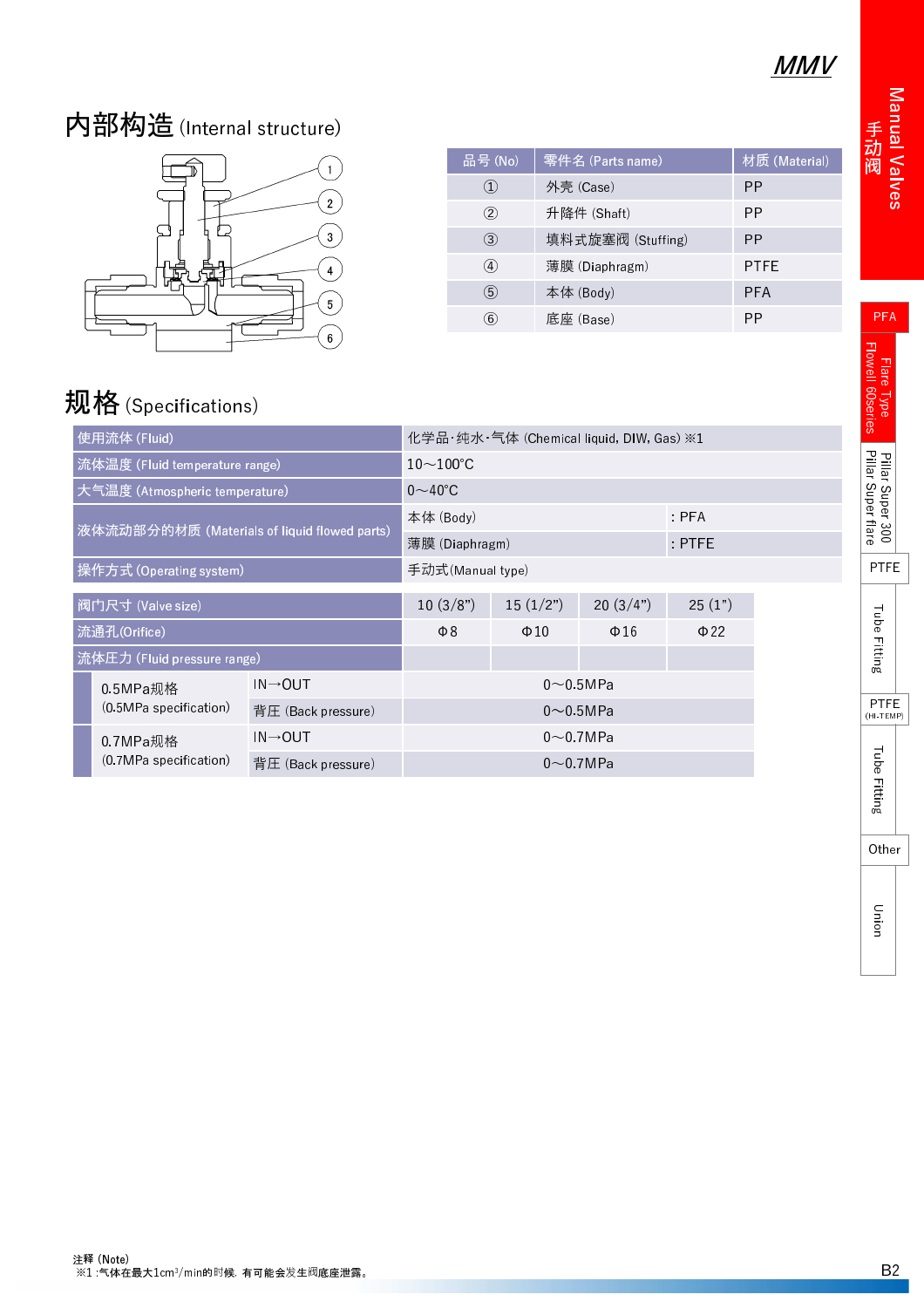尺寸(Dimensions)

 $\blacktriangleright$  3/8"( $\times$ 1/4")

### $MMV2 - 10 F - \Box$   $\Box$  -  $\Box$  -  $\Box$







| 连接方式<br>(Connection method) | А    |
|-----------------------------|------|
| Flowell 60series            | 114  |
| Flare Type                  | 99.6 |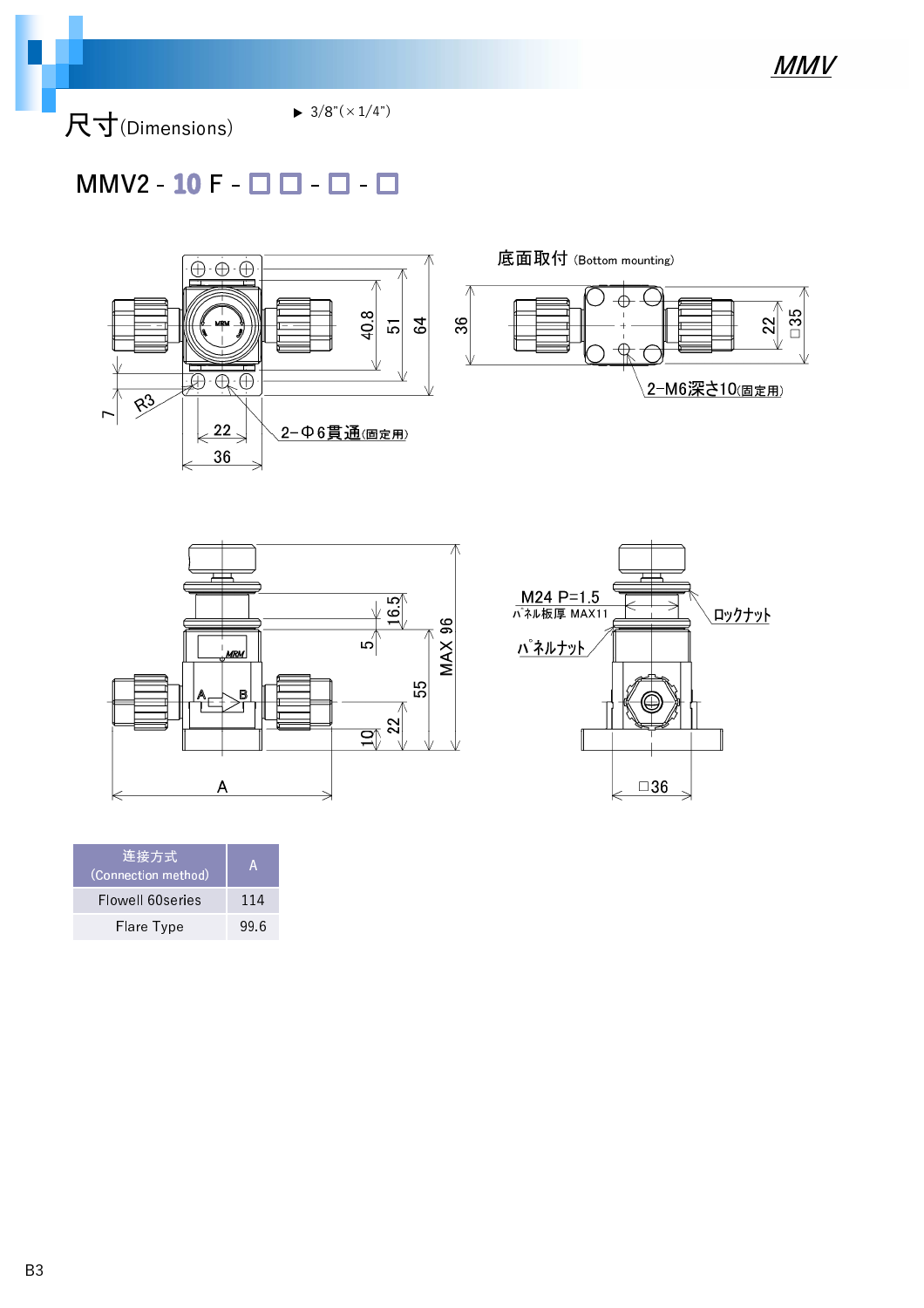Manual Valve 手 阀

PFA

#### 尺寸 (Dimensions)  $\blacktriangleright$   $\Phi$ 12× $\Phi$ 10  $\blacktriangleright$  1/2"( $\times$ 3/8")

#### $MMV2 - 15F - 11 - 1$





| 连接方式<br>(Connection method) | А     |
|-----------------------------|-------|
| Flowell 60series            | 114   |
| Flare Type                  | 103.6 |



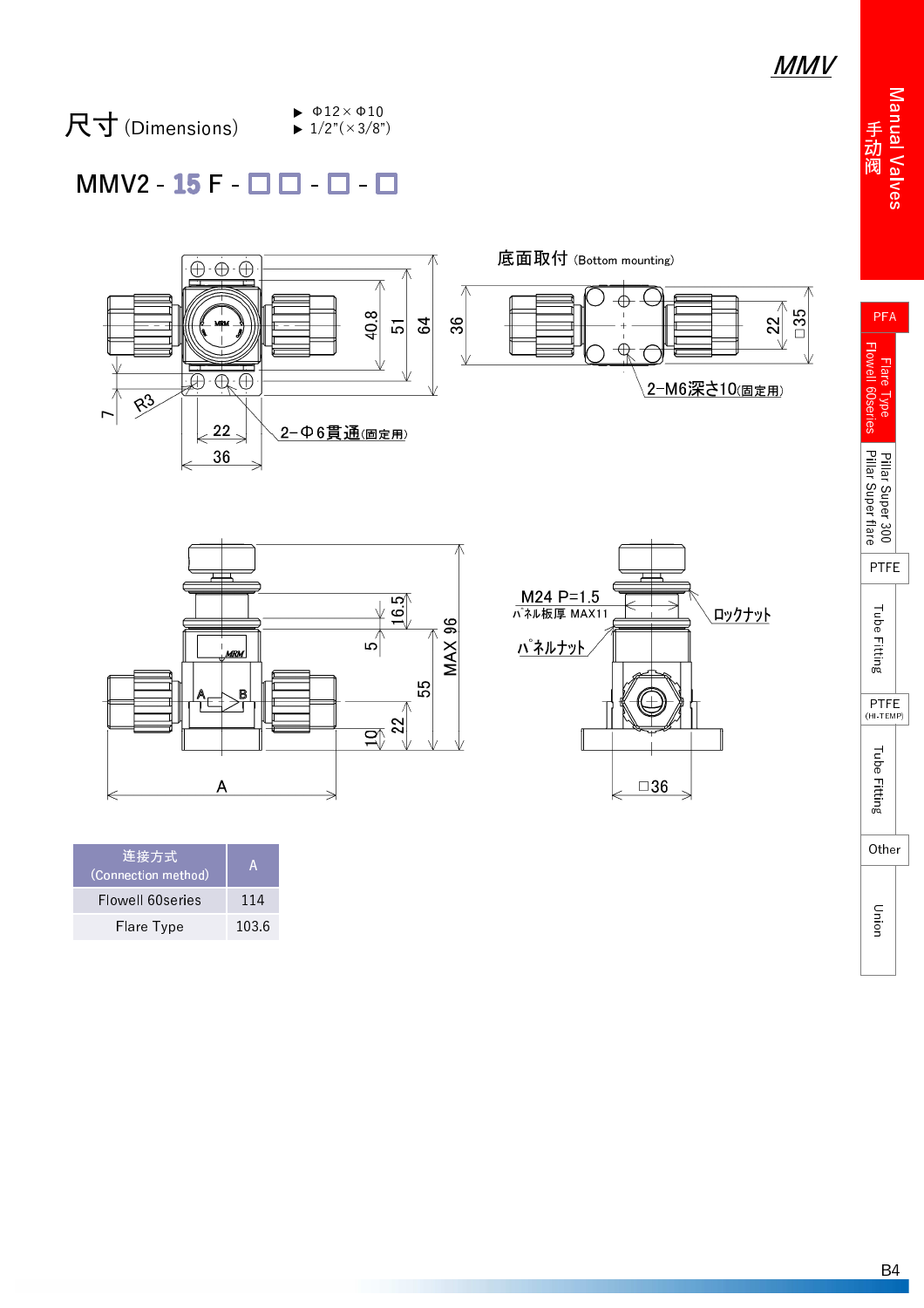尺寸 (Dimensions)

- $\blacktriangleright$   $\Phi$ 19× $\Phi$ 16  $\blacktriangleright$  3/4"( $\times$ 5/8")
- $MMV2 20 F \Box$   $\Box$   $\Box$



底面取付 (Bottom mounting)







| 连接方式<br>(Connection method) | A     |
|-----------------------------|-------|
| Flowell 60series            | 134   |
| Flare Type                  | 119.6 |